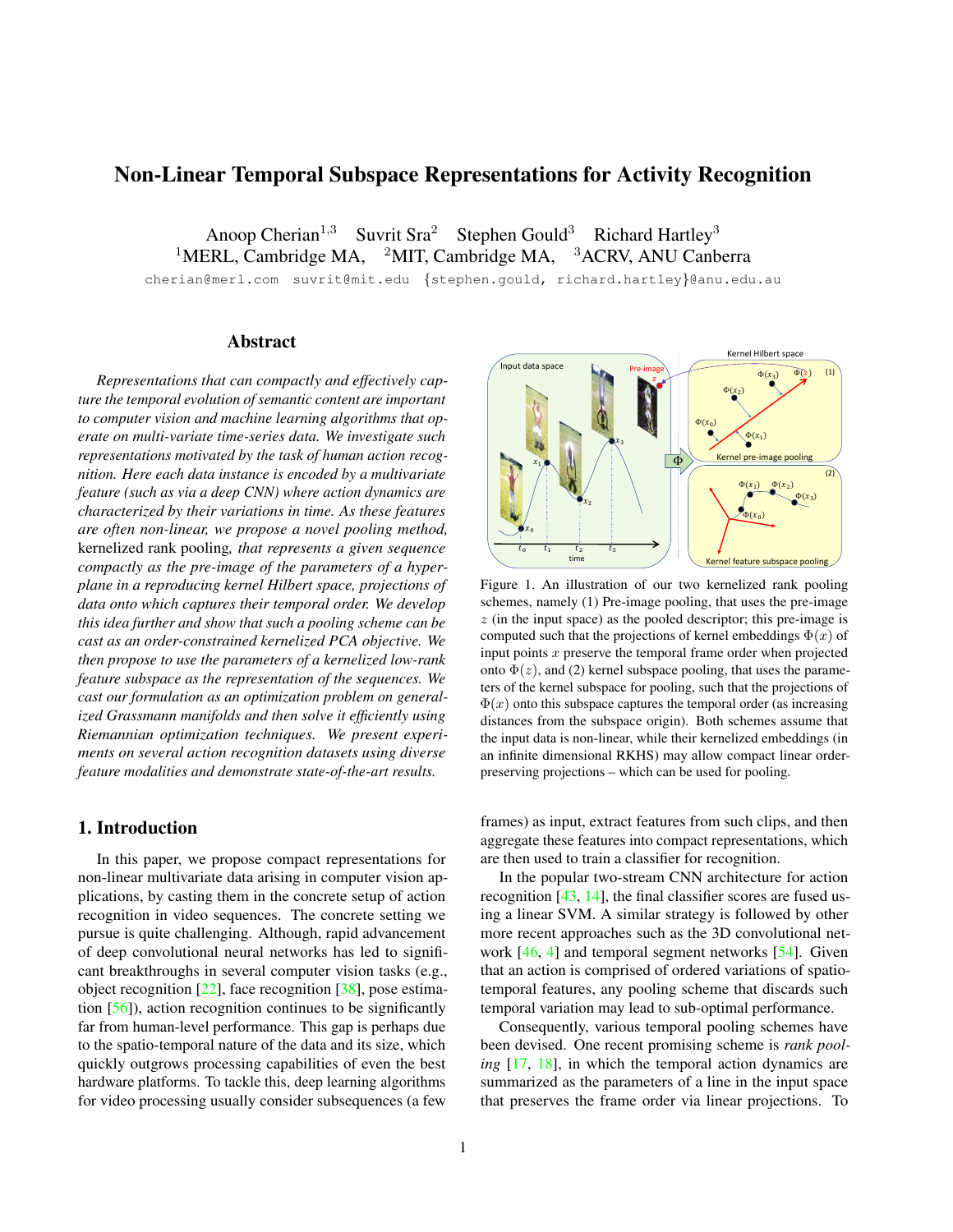<span id="page-1-0"></span>estimate such a line, a rank-SVM [\[3\]](#page-8-6) based formulation is proposed, where the ranking constraints enforce the temporal order (see Section. [3\)](#page-2-0). However, this formulation is limited on several fronts. First, it assumes the data belongs to a Euclidean space (and thus cannot handle non-linear geometry, or sequences of structured objects such as positive definite matrices, strings, trees, etc.). Second, only linear ranking constraints are used, however non-linear projections may prove more fruitful. Third, data is assumed to evolve smoothly (or needs to be explicitly smoothed) as otherwise the pooled descriptor may fit to random noise.

In this paper, we introduce *kernelized rank pooling* (KRP) that aggregates data features after mapping them to a (potentially) infinite dimensional reproducing kernel Hilbert space (RKHS) via a feature map [\[42\]](#page-9-4). Our scheme learns hyperplanes in the feature space that encodes the temporal order of data via inner products; the pre-images of such hyperplanes in the input space are then used as action descriptors, which can then be used in a non-linear SVM for classification. This appeal to kernelization generalizes rank pooling to any form of data for which a Mercer kernel is available, and thus naturally takes care of the challenges described above. We explore variants of this basic KRP in Section [4.](#page-2-1)

A technical difficulty with KRP is its reliance on the computation of a pre-image of a point in feature space. However, given that the pre-images are finite-dimensional representatives of infinite-dimensional Hilbert space points, they may not be unique or may not even exist [\[32\]](#page-8-7). To this end, we propose an alternative kernelized pooling scheme based on feature subspaces (KRP-FS) where instead of estimating a single hyperplane in the feature space, we estimate a low-rank kernelized subspace subject to the constraint that projections of the kernelized data points onto this subspace should preserve temporal order. We propose to use the parameters of this low-rank kernelized subspace as the action descriptor. To estimate the descriptor, we propose a novel order-constrained low-rank kernel approximation, with orthogonality constraints on the estimated descriptor. While, our formulation looks computationally expensive at first glance, we show that it allows efficient solutions if resorting to Riemannian optimization schemes on a generalized Grassmann manifold (Section [4.3\)](#page-4-0).

We present experiments on a variety of action recognition datasets, using different data modalities, such as CNN features from single RGB frames, optical flow sequences, trajectory features, pose features, etc. Our experiments clearly show the advantages of the proposed schemes achieving state-of-the-art results.

Before proceeding, we summarize below the main contributions of this paper.

• We introduce a novel *order-constrained kernel PCA* objective that learns action representations in a kernelized feature space. We believe our formulation may be of independent interest in other applications.

- We introduce a new pooling scheme, *kernelized rank pooling* based on kernel pre-images that captures temporal action dynamics in an infinite-dimensional RKHS.
- We propose efficient Riemannian optimization schemes on the generalized Grassmann manifold for solving our formulations.
- We show experiments on several datasets demonstrating state-of-the-art results.

## 2. Related Work

Recent methods for video-based action recognition use features from the intermediate layers of a CNN; such features are then pooled into compact representations. Along these lines, the popular two-stream CNN model [\[43\]](#page-9-1) for action recognition has been extended using more powerful CNN architectures incorporating intermediate feature fusion in [\[14,](#page-8-2) [12,](#page-8-8) [46,](#page-9-2) [53\]](#page-9-5), however typically the features are pooled independently of their temporal order during the final sequence classification. Wang et al. [\[55\]](#page-9-6) enforces a grammar on the two-stream model via temporal segmentation, however this grammar is designed manually. Another popular approach for action recognition has been to use recurrent networks [\[58,](#page-9-7) [9\]](#page-8-9). However, training such models is often difficult [\[35\]](#page-8-10) and need enormous datasets. Yet another popular approach is to use 3D convolutional filters, such as C3D [\[46\]](#page-9-2) and the recent I3D [\[4\]](#page-8-3); however they also demand large (and clean) datasets to achieve their best performances.

Among recently proposed temporal pooling schemes, rank pooling [\[17\]](#page-8-4) has witnessed a lot of attention due to its simplicity and effectiveness. There have been extensions of this scheme in a discriminative setting [\[15,](#page-8-11) [1,](#page-8-12) [18,](#page-8-5) [52\]](#page-9-8), however all these variants use the basic rank-SVM formulation and is limited in their representational capacity as alluded to in the last section. Recently, in Cherian et al. [\[6\]](#page-8-13), the basic rank pooling is extended to use the parameters of a feature subspace, however their formulation also assumes data embedded in the Euclidean space. In contrast, we generalize rank pooling to the non-linear setting and extend our formulation to an order-constrained kernel PCA objective to learn kernelized feature subspaces as data representations. To the best of our knowledge, both these ideas have not been proposed previously.

We note that kernels have been used to describe actions earlier. For example, Cavazza et al. [\[5\]](#page-8-14) and Quang et al. [\[37\]](#page-8-15) propose kernels capturing spatio-temporal variations for action recognition, where the geometry of the SPD manifold is used for classification, and Harandi et al. [\[29,](#page-8-16) [19\]](#page-8-17) uses geometry in learning frameworks. Koniusz et al. [\[27,](#page-8-18) [26,](#page-8-19) [7\]](#page-8-20) uses features embedded in an RKHS, however the resultant kernel is linearized and embedded in the Euclidean space. Vemulapalli et al. [\[50\]](#page-9-9) uses SE(3) geometry to classify pose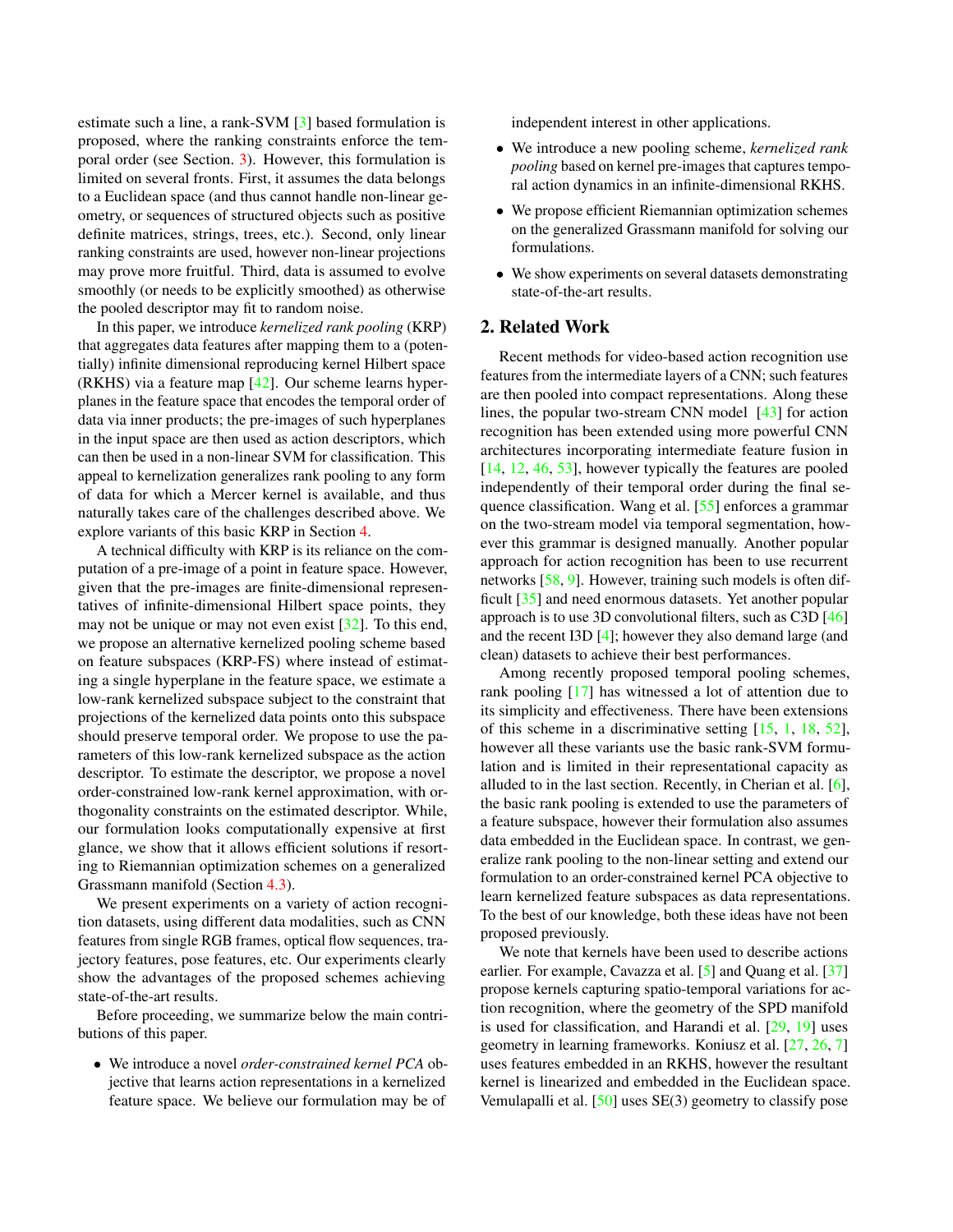<span id="page-2-4"></span>sequences. Tseng [\[47\]](#page-9-10) proposes to learn a low-rank subspace where the action dynamics are linear. Subspace representations have also been investigated [\[48,](#page-9-11) [21,](#page-8-21) [34\]](#page-8-22), and the final representations are classified using Grassmannian kernels. However, we differ from all these schemes in that our subspace is learned using temporal order constraints, and our final descriptor is an element of the RKHS, offering greater flexibility and representational power in capturing non-linear action dynamics. We also note that there have been extensions of kernel PCA for computing pre-images, such as for denoising [\[32,](#page-8-7) [31\]](#page-8-23), voice recognition [\[30\]](#page-8-24), etc., but are different from ours in methodology and application.

#### <span id="page-2-0"></span>3. Preliminaries

In this section, we setup the notation for the rest of the paper and review some prior formulations for pooling multivariate time series for action recognition. Let  $X = [\mathbf{x}_1, \mathbf{x}_2, ..., \mathbf{x}_n]$  be features from *n* consecutive frames of a video sequence, where we assume each  $x_i \in \mathbb{R}^d$ .

Rank pooling [\[17\]](#page-8-4) is a scheme to compactly represent a sequence of frames into a single feature that summarizes the sequence dynamics. Typically, rank pooling solves the following objective:

<span id="page-2-2"></span>
$$
\min_{\mathbf{z}\in\mathbb{R}^d} \frac{1}{2} \left\|\mathbf{z}\right\|^2 + \lambda \sum_{i < j} \max(0, \eta + \mathbf{z}^T \mathbf{x}_i - \mathbf{z}^T \mathbf{x}_j), \quad (1)
$$

where  $\eta > 0$  is a threshold enforcing the temporal order and  $\lambda$  is a regularization constant. Note that, the formulation in [\(1\)](#page-2-2) is the standard Ranking-SVM formulation [\[3\]](#page-8-6) and hence the name. The minimizing vector z (which captures the parameters of a line in the input space) is then used as the pooled action descriptor for  $X$  in a subsequent classifier. The rank pooling formulation in [\[17\]](#page-8-4) encodes the temporal order as increasing intercept of input features when projected on to this line.

The objective in [\(1\)](#page-2-2) only considers preservation of the temporal order; as a result, the minimizing z may not be related to input data at a semantic level (as there are no constraints enforcing this). It may be beneficial for z to capture some discriminative properties of the data (such as human pose, objects in the scene, etc.), that may help a subsequent classifier. To account for these shortcomings, Cherian et al. [\[6\]](#page-8-13), extended rank pooling to use the parameters of a subspace as the representation for the input features with better empirical performance. Specifically, [\[6\]](#page-8-13) solves the following problem.

$$
\min_{U \in \mathcal{G}(p,d)} \frac{1}{2} \sum_{i=1}^{n} ||\mathbf{x}_i - U U^T \mathbf{x}_i||^2 + \sum_{i < j} \max(0, \eta + ||U^T \mathbf{x}_i||^2 - ||U^T \mathbf{x}_j||^2), \quad (2)
$$

where instead of a single z as in  $(1)$ , they learn a subspace U (belonging to a p-dimensional Grassmann manifold embedded in  $\mathbb{R}^d$ ), such that this U provides a low-rank approximation to the data, as well as, projection of the data points onto this subspace will preserve their temporal order in terms of their distance from the origin.

However, both the above schemes have limitations; they assume input data is Euclidean, which may be severely limiting when working with features from an inherently nonlinear space. To circumvent these issues, in this paper, we explore kernelized rank pooling schemes that generalize rank pooling to data objects that may belong to any arbitrary geometry, for which a valid Mercer kernel can be computed. As will be clear shortly, our schemes generalize both [\[17\]](#page-8-4) and [\[6\]](#page-8-13) as special cases when the kernel used is a linear one. In the sequel, we assume an RBF kernel for the feature map, defined for  $\mathbf{x}, \mathbf{z} \in \mathbb{R}^d$  as:  $\mathbf{k}(\mathbf{x}, \mathbf{z}) = \exp \left\{-\frac{\|\mathbf{x} - \mathbf{z}\|^2}{2\sigma^2}\right\}$  $\frac{\|\mathbf{z}-\mathbf{z}\|^2}{2\sigma^2}\bigg\},$ for a bandwidth  $\sigma$ . We use **K** to denote the  $n \times n$  RBF kernel matrix constructed on all frames in  $X$ , i.e., the  $ij$ -th element  $\mathbf{K}_{ij} = \mathbf{k}(\mathbf{x}_i, \mathbf{x}_j)$ , where  $\mathbf{x}_i, \mathbf{x}_j \in X$ . Further, for the kernel k, let there exist a corresponding feature map  $\Phi: \mathbb{R}^d \times \mathbb{R}^d \to \mathcal{H}$ , where  $\mathcal H$  is a Hilbert space for which  $\langle \Phi(\mathbf{x}), \Phi(\mathbf{z}) \rangle_{\mathcal{H}} = \mathbf{k}(\mathbf{x}, \mathbf{z})$ , for all  $\mathbf{x}, \mathbf{z} \in \mathbb{R}^d$ .

# <span id="page-2-1"></span>4. Our Approach

Given a sequence of temporally-ordered features  $X$ , our main idea is to use the kernel trick to map the features to a (plausibly) infinite-dimensional RKHS [\[42\]](#page-9-4), in which the data is linear. We propose to learn a hyperplane in the RKHS, projections of the data to which will preserve the temporal order. We formalize this idea below and explore variants.

#### 4.1. Kernelized Rank Pooling

For data points  $x \in X$  and their RKHS embeddings  $\Phi(x)$ , a straightforward way to extend [\(1\)](#page-2-2) is to use a direction  $\Phi(\mathbf{z})$ in the feature space, projections of  $\Phi(\mathbf{x})$  onto this line will preserve the temporal order. However, given that we need to retrieve z in the input space, to be used as the pooled descriptor, one way (which we propose) is to compute the pre-image z of  $\Phi(\mathbf{z})$ , which can then used as the action descriptor in a subsequent non-linear action classifier. Mathematically, this *basic kernelized rank pooling* (BKRP) formulation is:

$$
\arg\min_{\mathbf{z}\in\mathbb{R}^d} \quad \text{BKRP}(\mathbf{z}) := \frac{1}{2} ||\mathbf{z}||^2 +
$$
  

$$
\lambda \sum_{i < j} \max(0, \eta + \langle \Phi(\mathbf{x}_i), \Phi(\mathbf{z}) \rangle - \langle \Phi(\mathbf{x}_j), \Phi(\mathbf{z}) \rangle \quad (3)
$$
  

$$
= \frac{1}{2} ||\mathbf{z}||^2 + \lambda \sum_{i < j} \max(0, \eta + \mathbf{k}(\mathbf{x}_i, \mathbf{z}) - \mathbf{k}(\mathbf{x}_j, \mathbf{z})). \quad (4)
$$

As alluded to earlier, a technical issue with [\(4\)](#page-2-3) (and also with  $(1)$ ) is that the optimal direction z may ignore any useful

<span id="page-2-3"></span> $i < j$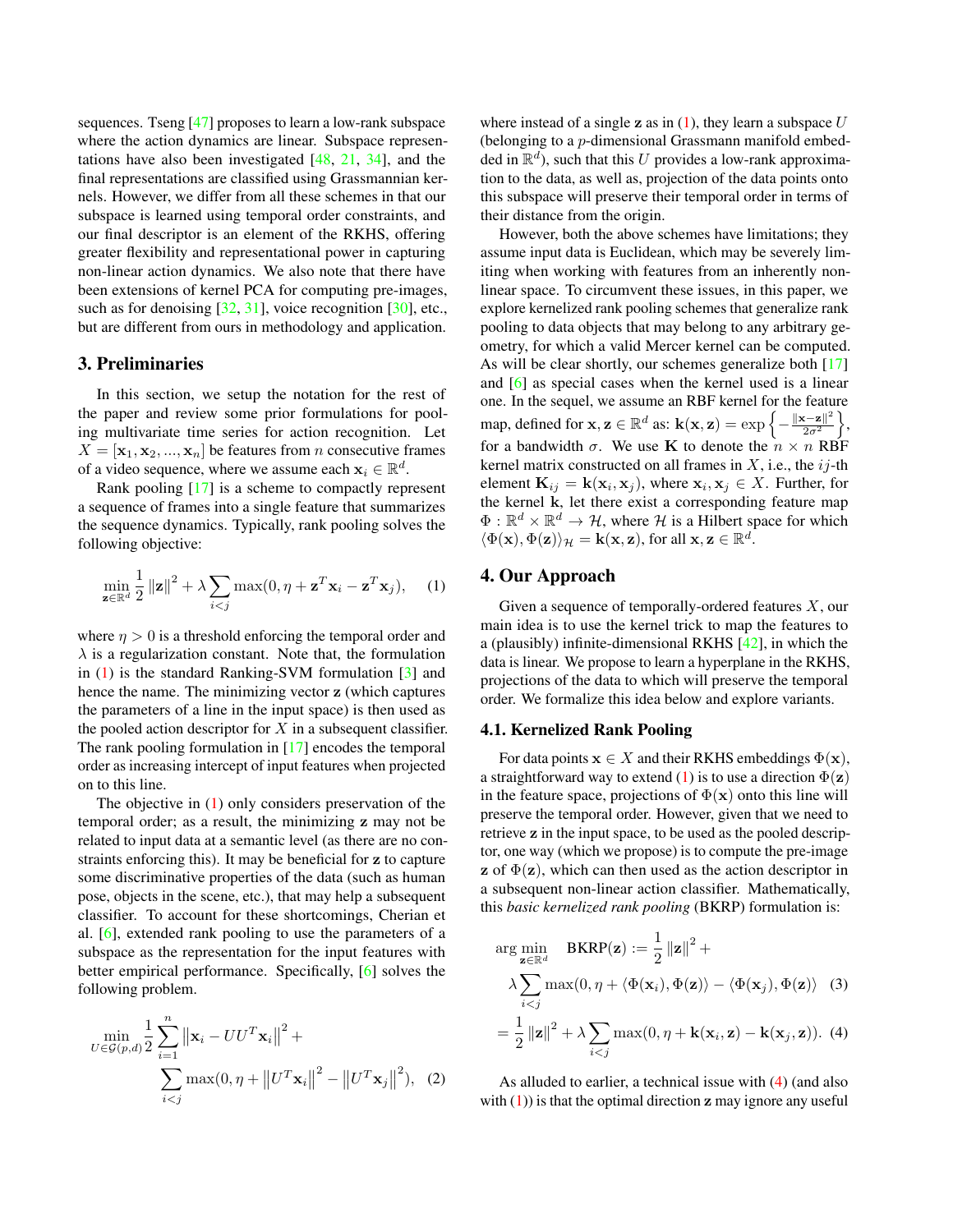<span id="page-3-8"></span>properties of the original data  $X$  (instead could be some line that preserves the temporal order alone). To make sure z is similar to  $x \in X$ , we write an improved [\(4\)](#page-2-3) as:

$$
\underset{\mathbf{z} \in \mathbb{R}^d, \xi \ge 0}{\arg \min} \text{IBKRP}(\mathbf{z}) := \frac{1}{2} \sum_{i=1}^n ||\mathbf{x}_i - \mathbf{z}||^2 + C \sum_{i,j=1}^n \xi_{ij}
$$

$$
+ \lambda \sum_{i < j} \max(0, \eta - \xi_{ij} + \mathbf{k}(\mathbf{x}_i, \mathbf{z}) - \mathbf{k}(\mathbf{x}_j, \mathbf{z})), \quad (5)
$$

where the first component says that the computed pre-image is not far from the input data.<sup>[1](#page-3-0)</sup> The variables  $\xi$  represent non-negative slacks and  $C$  is a positive constant.

The above formulation assumes a pre-image z always exists, which may not be the case in general, or may not be unique even if it exists [\[32\]](#page-8-7). We could avoid this problem by simply not computing the pre-image, instead keeping the representation in the RKHS itself. To this end, in the next section, we propose an alternative formulation in which we assume useful data maps to a p-dimensional subspace of the RKHS, in which the temporal order is preserved. We propose to use the parameters of this subspace as our sequence representation. Compared to a single z to capture action dynamics (as described above), a subspace offers a richer representation (as is also considered in [\[6\]](#page-8-13))

#### 4.2. Kernelized Subspace Pooling

Reusing our notation, let  $x_1, x_2, ..., x_n$  be the *n* points in  $\mathbb{R}^d$  from a sequence. Since it is difficult to work in the complete Hilbert space  $H$ , we restrict ourselves to the subspace of H spanned by the  $\Phi(\mathbf{x}_i)$ ,  $i = 1, 2, ..., n$ . For convenience, let this space be called  $H$ . Assuming that they are all linearly independent, the Representer theorem [\[51,](#page-9-12) [40\]](#page-9-13) says that the points  $\{\Phi(\mathbf{x}_i)\}\)$  can be chosen as a basis for H (not in general an orthonormal basis, however). In this case,  $H$  is a space of dimension n.

As alluded to above, we are concerned with the case where all the  $\Phi(\mathbf{x}_i)$  may lie close to some *p*-dimensional subspace of  $H$ , denoted by V. This space will initially be unknown, and is to be determined in some manner. Denote by  $\Omega_p : \mathcal{H} \to V$ , the orthogonal projection from  $\mathcal{H}$  to V. Assume that V has an orthonormal basis,  $\{e_i \mid i = 1, ..., p\}$ . In terms of the basis  $\{\Phi(\mathbf{x}_i)\}\$ for H, we can write

<span id="page-3-1"></span>
$$
\mathbf{e}_i = \sum_{j=1}^n a_{ij} \Phi(\mathbf{x}_j),\tag{6}
$$

for appropriate scalars a. Let  $\Omega_p(\Phi(\mathbf{x}))$  denote the embedding of the input data point  $\mathbf{x} \in \mathbb{R}^d$  in this kernelized subspace. Then,

<span id="page-3-2"></span>
$$
\Omega_p(\Phi(\mathbf{x})) = \sum_{i=1}^p \langle \Phi(\mathbf{x}), \mathbf{e}_i \rangle \mathbf{e}_i.
$$
 (7)

Substituting  $(6)$  into  $(7)$ , we obtain

$$
\Omega_p(\Phi(\mathbf{x})) = \sum_{i=1}^p \sum_{j=1}^n a_{ij} \langle \Phi(\mathbf{x}), \Phi(\mathbf{x}_j) \rangle \left( \sum_{\ell=1}^n a_{i\ell} \Phi(\mathbf{x}_\ell) \right)
$$
  
= 
$$
\sum_{i=1}^p \sum_{j=1}^n \sum_{\ell=1}^n k(\mathbf{x}, \mathbf{x}_j) a_{ji}^T a_{i\ell} \Phi(\mathbf{x}_\ell),
$$
 (8)

which can be written using matrix notation as:

<span id="page-3-3"></span>
$$
\Omega_p(\Phi(\mathbf{x})) = \Phi(X) A A^T \mathbf{k}(X, \mathbf{x}),\tag{9}
$$

where  $\mathbf{k}(X, \mathbf{x})$  denotes the  $n \times 1$  vector whose j-th dimension is given by  $\mathbf{k}(\mathbf{x}_i, \mathbf{x})$  and A is an  $n \times p$  matrix. Note that there is a certain abuse of notation here in that  $\Phi(X)$  is a matrix with  $n$  columns, each column of which is an element in  $H$ , where as the other matrices are those of real numbers.

Using these notation, we propose a novel kernelized feature subspace learning (KRP-FS) formulation below, with ordering constraints:

<span id="page-3-4"></span>
$$
\arg\min_{A\in\mathbb{R}^{n\times p}} F(A) := \frac{1}{2} \sum_{i=1}^{n} \|\Phi(\mathbf{x}_i) - \Omega_p(\Phi(\mathbf{x}_i))\|_{\mathcal{H}}^2 \tag{10}
$$

$$
\text{s.t. } \|\Omega_p(\Phi(\mathbf{x}_i))\|_{\mathcal{H}}^2 + \eta \le \|\Omega_p(\Phi(\mathbf{x}_j))\|_{\mathcal{H}}^2, \ \forall i \le j, \quad (11)
$$

where  $(10)$  learns a *p*-dimensional feature subspace of the RKHS in which most of the data variability is contained, while  $(11)$  enforces the temporal order of data in this subspace, as measured by the length (using a Hilbertian norm  $\Vert . \Vert_{\mathcal{H}}$  of the projection of the data points x onto this subspace. Our main idea is to use the parameters of this kernelized feature subspace projection  $\Omega_p$  as the pooled descriptor for our input sequence, for subsequent sequence classification. To ensure that such descriptors from different sequences are comparable<sup>[2](#page-3-5)</sup>, we need to ensure that  $\Omega_p$  is normalized, i.e., has orthogonal columns in the feature space, viz.,  $\Omega_p^T \Omega_p = I_p$ . In the view of [\(6\)](#page-3-1), this implies the basis  ${e_i}$  for V satisfies  $\langle e_i, e_j \rangle = \delta_{ij}$  (the delta function) and boils down to:

<span id="page-3-7"></span><span id="page-3-6"></span>
$$
\Omega_p^T \Omega_p = A^T \mathbf{K} A = \mathbf{I}_p,\tag{12}
$$

where  $K$  is the kernel constructed on  $X$  and is symmetric positive definite (SPD). Incorporating these conditions and including slack variables (to accommodate any outliers) using a regularization constant  $C$ , we rewrite [\(10\)](#page-3-3), [\(11\)](#page-3-4) as:

$$
\underset{A^T \mathbf{K} A = \mathbf{I}_p, \xi \ge 0}{\arg \min} F(A) := \frac{1}{2} \sum_{i=1}^n \left\| \Phi(\mathbf{x}_i) - \Omega_p(\Phi(\mathbf{x}_i)) \right\|_{\mathcal{H}}^2 + C \sum_{i < j}^n \xi_{ij}
$$
\n(13)

$$
\text{s.t. } \|\Omega_p(\Phi(\mathbf{x}_i))\|_{\mathcal{H}}^2 + \eta - \xi_{ij} \le \|\Omega_p(\Phi(\mathbf{x}_j))\|_{\mathcal{H}}^2 \ \forall i < j. \tag{14}
$$

<span id="page-3-0"></span><sup>&</sup>lt;sup>1</sup>When  $x$  is not an object in the Euclidean space, we assume  $\Vert . \Vert$  to define some suitable distance on the data.

<span id="page-3-5"></span><sup>&</sup>lt;sup>2</sup>Recall that such normalization is common when using vectorial representations, in which case they are unit normalized.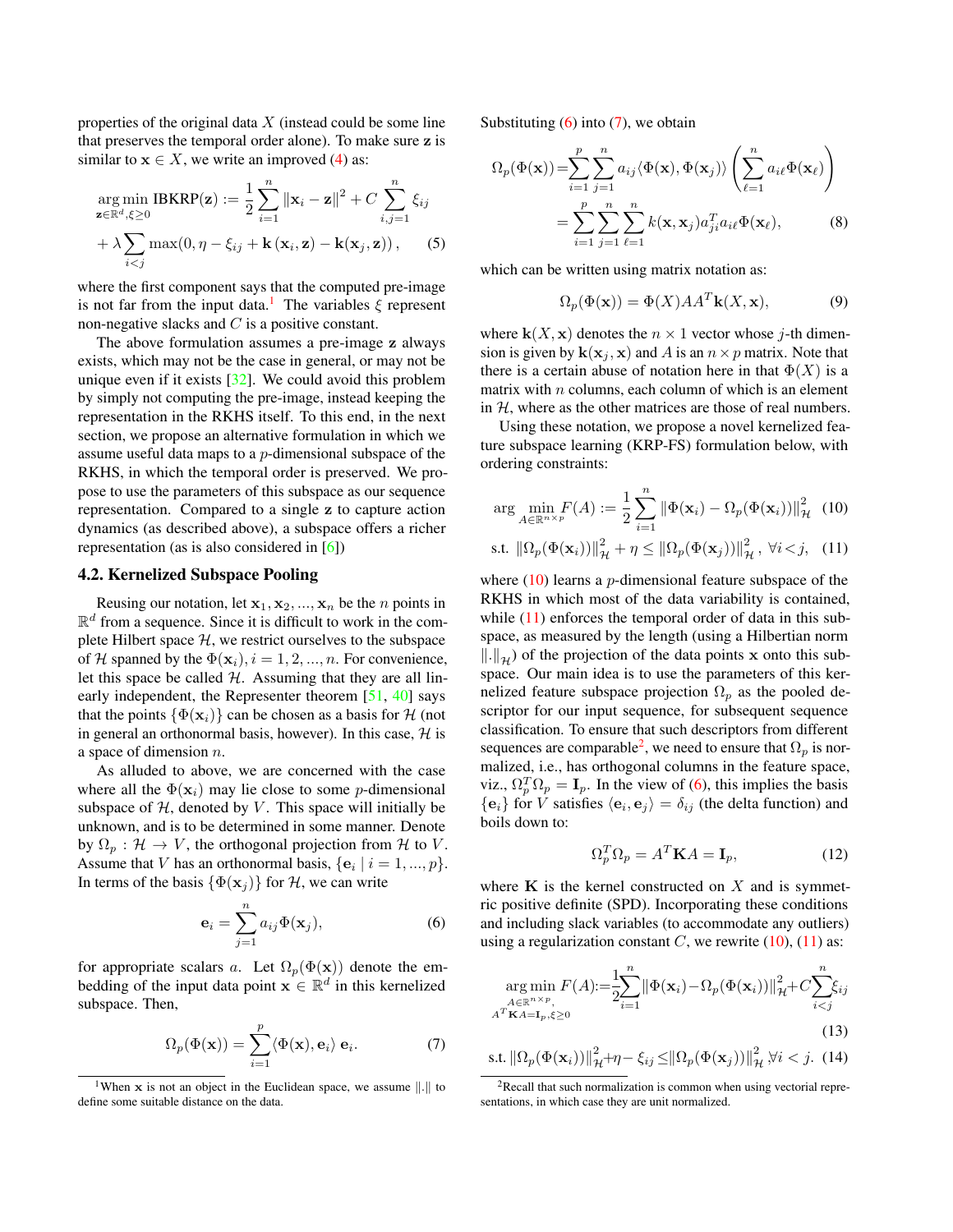<span id="page-4-3"></span>It may be noted that our objective  $(13)$  essentially depicts kernel principal components analysis (KPCA) [\[41\]](#page-9-14), albeit the constraints make estimation of the low-rank subspace different, demanding sophisticated optimization techniques for efficient solution. We address this concern below, by making some key observations regarding our objective.

#### <span id="page-4-0"></span>4.3. Efficient Optimization

Substituting for the definitions of **K** and  $\Omega_p$ , the formulation in [\(13\)](#page-3-6) can be written using hinge-loss as:

$$
\arg\min_{A \in \mathbb{R}^{n \times p} | A^T \mathbf{K} A = \mathbf{I}_p} F(A) := \frac{1}{2} \sum_{i=1}^n -2\mathbf{k}(X, \mathbf{x}_i)^T A A^T \mathbf{k}(X, \mathbf{x}_i)
$$
  
+  $\mathbf{k}(X, \mathbf{x}_i)^T A A^T \mathbf{K} A A^T \mathbf{k}(X, \mathbf{x}_i) + C \sum_{i < j} \xi_{ij}$   
+  $\lambda \sum_{i < j} \max\left(0, \mathbf{k}(X, \mathbf{x}_i)^T A A^T \mathbf{K} A A^T \mathbf{k}(X, \mathbf{x}_i) + \right.$   
-  $\mathbf{k}(X, \mathbf{x}_j)^T A A^T \mathbf{K} A A^T \mathbf{k}(X, \mathbf{x}_j) + \eta - \xi_{ij}\right).$  (15)

As is clear, the variable A appears as  $AA<sup>T</sup>$  through out and thus our objective is invariant to any right rotations by an element of the *p*-dimensional orthogonal group  $\mathcal{O}(p)$ , i.e., for  $R \in \mathcal{O}(p)$ ,  $F(A) = F(AR)$ . This, together with the condition in  $(12)$  suggests that the optimization on A as defined in [\(15\)](#page-4-1) can be solved over the so called *generalized Grassmann manifold* [\[11\]](#page-8-25)[Section 4.5] using Riemannian optimization techniques.

We use a Riemannian conjugate gradient (RCG) algorithm [\[44\]](#page-9-15) on this manifold for solving our objective. A key component for this algorithm to proceed is the expression for the Riemannian gradient of the objective grad  $_AF(A)$ , which for a generalized Grassmannian can be obtained from the Euclidean gradient  $\nabla_A F(A)$  as:

$$
\operatorname{grad}_{A} F(A) = \mathbf{K}^{-1} \nabla_{A} F(A) - A \operatorname{sym}(A^{T} \nabla_{A} F(A)),
$$
\n(16)

where sym $(L) = \frac{L + L^{T}}{2}$  $\frac{L}{2}$  is the symmetrization operator  $[33]$ [Section 4]. The Euclidean gradient for  $(15)$  is as follows: let  $S_1 = \mathbf{K} \mathbf{K} A$ ,  $S_2 = \mathbf{K} A A^T$ , and  $S_3 = A^T \mathbf{K} A$ , then

<span id="page-4-2"></span>
$$
\nabla_A F(A) = S_1 (S_3 - 2\mathbf{I}_p) + S_2 S_1 + \lambda (\mathbf{K}_{12} A S_3 + S_2 \mathbf{K}_{12} A),
$$
\n(17)

where  $\mathbf{K}_{12} = \mathbf{K}_1 \mathbf{K}_1^T - \mathbf{K}_2 \mathbf{K}_2^T$ ,  $\mathbf{K}_1, \mathbf{K}_2$  are the kernels capturing the order violations in [\(15\)](#page-4-1) for which the hingeloss is non-zero;  $K_1$  collecting the sum of all violations for  $x_i$  and  $K_2$  the same for  $x_j$ . If further scalability is desired, one can also invoke stochastic Riemannian solvers such as Riemannian-SVRG [\[59,](#page-9-16) [24\]](#page-8-27) instead of RCG. These methods extend the variance reduced stochastic gradient methods to Riemannian manifolds, and may help scale the optimization to larger problems.

#### 4.4. Action Classification

Once we find A per video sequence by solving  $(15)$ , we use  $\Omega = \Phi(X)A$  (note that we omit the subscript p from  $\Omega_p$ ) as it is by now understood) as the action descriptor. However, as  $\Omega$  is semi-infinite, it cannot be directly computed, and thus we need to resort to the kernel trick again for measuring the similarity between two encoded sequences. Given that  $\Omega \in$  $G(p)$  belong to a generalized Grassmann manifold, we can use any Grassmannian kernel for computing this similarity. Among several such kernels reviewed in [\[20\]](#page-8-28), we found the exponential projection metric kernel to be empirically beneficial. For two sequences  $X_1 \in \mathbb{R}^{d \times n_1}, X_2 \in \mathbb{R}^{d \times n_2}$ , their subspace parameters  $A_1$ ,  $A_2$  and their respective KRP-FS descriptors  $\Omega_1, \Omega_2 \in \mathcal{G}(p)$ , the exponential projection metric kernel is defined as:

$$
\mathbb{K}_{\mathcal{G}}(\Omega_1, \Omega_2) = \exp\left(\nu \left\| \Omega_1^T \Omega_2 \right\|_F^2\right), \text{for } \nu > 0. \tag{18}
$$

<span id="page-4-1"></span>Substituting for  $\Omega$ 's, we have the following kernel for action classification, whose  $ij$ -th entry is given by:

$$
\mathbb{K}_{\mathcal{G}}^{ij}(\Omega_1, \Omega_2) = \exp\left(\nu \left\|A_i \mathbf{K} A_j\right\|_F^2\right),\tag{19}
$$

where  $\mathbf{K} \in \mathbb{R}^{n_1 \times n_2}$  is an (RBF) kernel capturing the similarity between sequences.

#### 4.5. Nyström Kernel Approximation

A challenge when using our scheme on large datasets is the need to compute the kernel matrix (such as in a nonlinear SVM); this computation can be expensive. To this end, we resort to the well-known Nyström-based low-rank kernel approximations [\[10\]](#page-8-29). Technically, in this approximation, only a few columns of the kernel matrix are computed, and the full kernel is approximated by a low-rank outer product. In our context, let  $\mathbb{K}_{\mathcal{G}} \in \mathbb{R}^{n \times m}$  (for  $m \ll n$ ) represents a matrix with m randomly chosen columns of  $\mathbb{K}_G$ , then the Nyström approximation  $\mathbb{K}_G$  of  $\mathbb{K}_G$  is given by:

$$
\widehat{\mathbb{K}}_{\mathcal{G}} = \widetilde{\mathbb{K}}_{\mathcal{G}} M \widetilde{\mathbb{K}}_{\mathcal{G}}^T, \tag{20}
$$

where M is the (pseudo) inverse of the first  $m \times m$  sub-matrix of  $K_{\mathcal{G}}$ . Typically, only a small fraction (1/8-th of  $\mathbb{K}_{\mathcal{G}}$  in our experiments, Table [4\)](#page-6-0) of columns are needed to approximate the kernel without any significant loss in performance.

## 5. Computational Complexity

Evaluating the objective in [\(15\)](#page-4-1) takes  $\mathcal{O}(n^3p + m^3 + mnd)$ operations and computing the Euclidean gradient in [\(17\)](#page-4-2) needs  $\mathcal{O}(n^3 + n^2p)$  computations for each iteration of the solver. While, this may look more expensive than the basic ranking pooling formulation, note that here we use kernel matrices, which for action recognition datasets, are much smaller in comparison to very high dimensional (CNN) features used for frame encoding. See Table [3](#page-6-1) for empirical run-time analysis.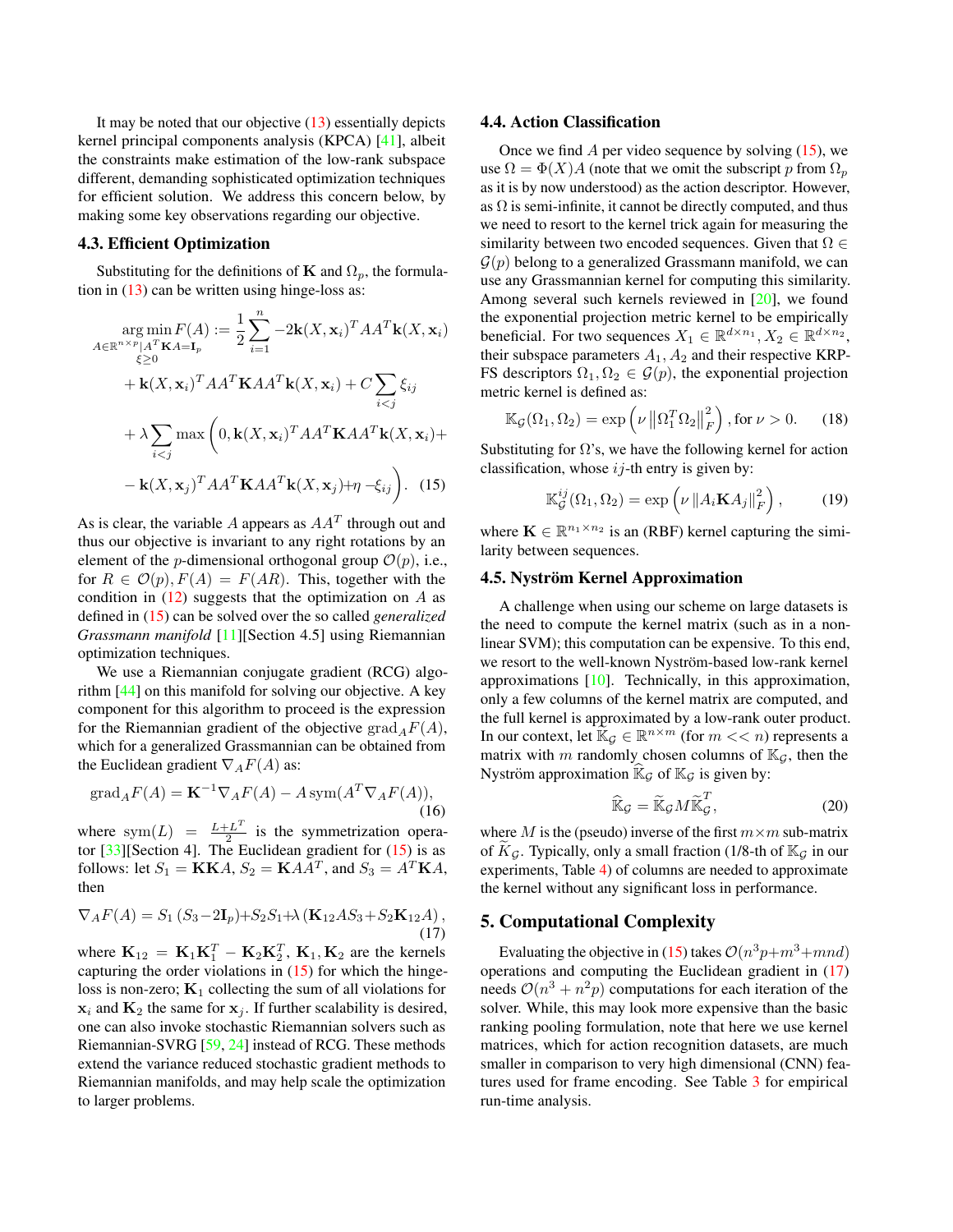# <span id="page-5-0"></span>6. Experiments

In this section, we provide experiments on several action recognition datasets where action features are represented in diverse ways. Towards this end, we use (i) the JHMDB and MPII Cooking activities datasets, where frames are encoded using a VGG two-stream CNN model, (ii) HMDB dataset, for which we use features from a ResNet-152 CNN model, (iii) UTKinect actions dataset, using non-linear features from 3D skeleton sequences corresponding to human actions, and (iv) hand-crafted bag-of-words features from the MPII dataset. For all these datasets, we compare our methods to prior pooling schemes such as average pooling (in which features per sequence are first averaged and then classified using a linear SVM), rank pooling (RP) [\[17\]](#page-8-4), and generalized rank pooling (GRP) [\[6\]](#page-8-13). We use the publicly available implementations of these algorithms without any modifications. Our implementations are in Matlab and we use the ManOpt package [\[2\]](#page-8-30) for Riemannian optimization. Below, we detail our datasets and their pre-processing, following which we furnish our results.

#### 6.1. Datasets and Feature Representations

HMDB Dataset [\[28\]](#page-8-31): is a standard benchmark for action recognition, consisting of 6766 videos and 51 classes. The standard evaluation protocol is three-split cross-validation using classification accuracy. To generate features, we use a standard two-stream ResNet-152 network pre-trained on the UCF101 dataset (available as part of  $[12]$ ). We use the 2048D pool5 layer output to represent per-frame features for both streams.

**JHMDB Dataset [\[23\]](#page-8-32):** consists of 960 video sequences and 21 actions. The standard evaluation protocol is average classification accuracy over three-fold cross-validation. For feature extraction, we use a two-stream model using a VGG-16 network. To this end, we fine-tune a network, pre-trained on the UCF101 dataset (provided as part of [\[14\]](#page-8-2)). We extract 4096D fc6 layer features as our feature representation.

MPII Cooking Activities Dataset [\[39\]](#page-9-17): consists of cooking actions of 14 individuals. The dataset has 5609 video sequences and 64 different actions. For feature extraction, we use the fc6 layer outputs from a two-stream VGG-16 model. We also present experiments with dense trajectories (encoded as bag-of-words using 4K words). We report the mean average precision over 7 splits.

UTKinect Actions [\[57\]](#page-9-18): is a dataset for action recognition from 3D skeleton sequences; each sequence has 74 frames. There are 10 actions in the dataset performed by 2 subjects. We use this dataset to demonstrate the effectiveness of our schemes to explicit non-linear features. We encode each 3D pose using a Lie algebra based scheme that maps the skeletons into rotation and translation vectors which are objects in the  $SE(3)$  geometry as described in [\[50\]](#page-9-9). We report the average classification accuracy over 2 splits.

#### 6.2. Analysis of Model Parameters

**Ranking Threshold**  $\eta$ : An important property of our schemes to be verified is whether it reliably detects temporal order in the extracted features and if so how does the ordering parameter  $\eta$  influence the generated descriptor for action classification. In Figures  $2(a)$ ,  $2(b)$ , we plot the accuracy against increasing values of the ranking threshold  $\eta$  for features from the RGB and flow streams on JHMDB split-1. The threshold  $\eta$  was increased from  $10^{-4}$  to 1 at multiples of 10. We see from the Figure  $2(a)$  that increasing  $\eta$  does influence the nature of the respective algorithms, however each algorithm appears to have its own setting that gives the best performance;e.g., IBKRP achieves best at  $\eta = 0.1$ , while KRP-FS takes the best value at  $\eta = 0.0001$ . We also plot the same for GRP [\[6\]](#page-8-13) and a linear kernel; the latter takes a dip in accuracy as  $\eta$  increases, because higher values of  $\eta$  are difficult to satisfy for our unit norm features when only linear hyperplanes are used for representation. In Figure  $2(b)$ , we see a similar trend for the RGB stream.

Number of Subspaces  $p$ : In Figure  $2(c)$ , we plot the classification accuracy against increasing number of subspaces on the HMDB dataset split-1. We show the results for both optical flow and image streams separately and also plot the same for GRP (which is a linear variant of KRP-FS). The plot shows that using more subspaces is useful, however beyond say 10-15, the performance saturates suggesting perhaps temporally ordered data inhabits a low-rank subspace, as was the original motivation to propose this idea.

Dimensionality Reduction: To explore the possibility of dimensionality reduction (using PCA) of the CNN features and understand how well the kernelization results be (does the lower-dimensional features still capture the temporal cues?), in Figure  $2(d)$ , we plot accuracy against increasing dimensionality in PCA on 2048D ResNet-152 features from HMDB-51 split1. As the plot shows, for almost all the variants of our methods, using a reduced dimension does result in useful representations – perhaps because we remove noisy dimensions in this process. We also witness that KRP-FS performs the best in generating representations from very low-dimensional features.

Nyström Approximation Quality: In Table  $4$ , we plot the kernel approximation quality using Nyström on HMDB split-1 features for the KRP-FS variant. We uniformly sampled data in the order of  $1/2^k$ -th original data size, where k is varied from 5 to 2. We see from the table that the accuracy decreases only marginally  $(< 1\%)$  with the approximation. In the sequel, we use a factor of 1/8-th data size.

Runtime Analysis: For this experiment, we use a single core Intel 2.6 GHz CPU. To be compatible with others, we re-implemented [\[17\]](#page-8-4) as a linear kernel. Table [3](#page-6-1) presents the results. As expected, our methods are slightly costlier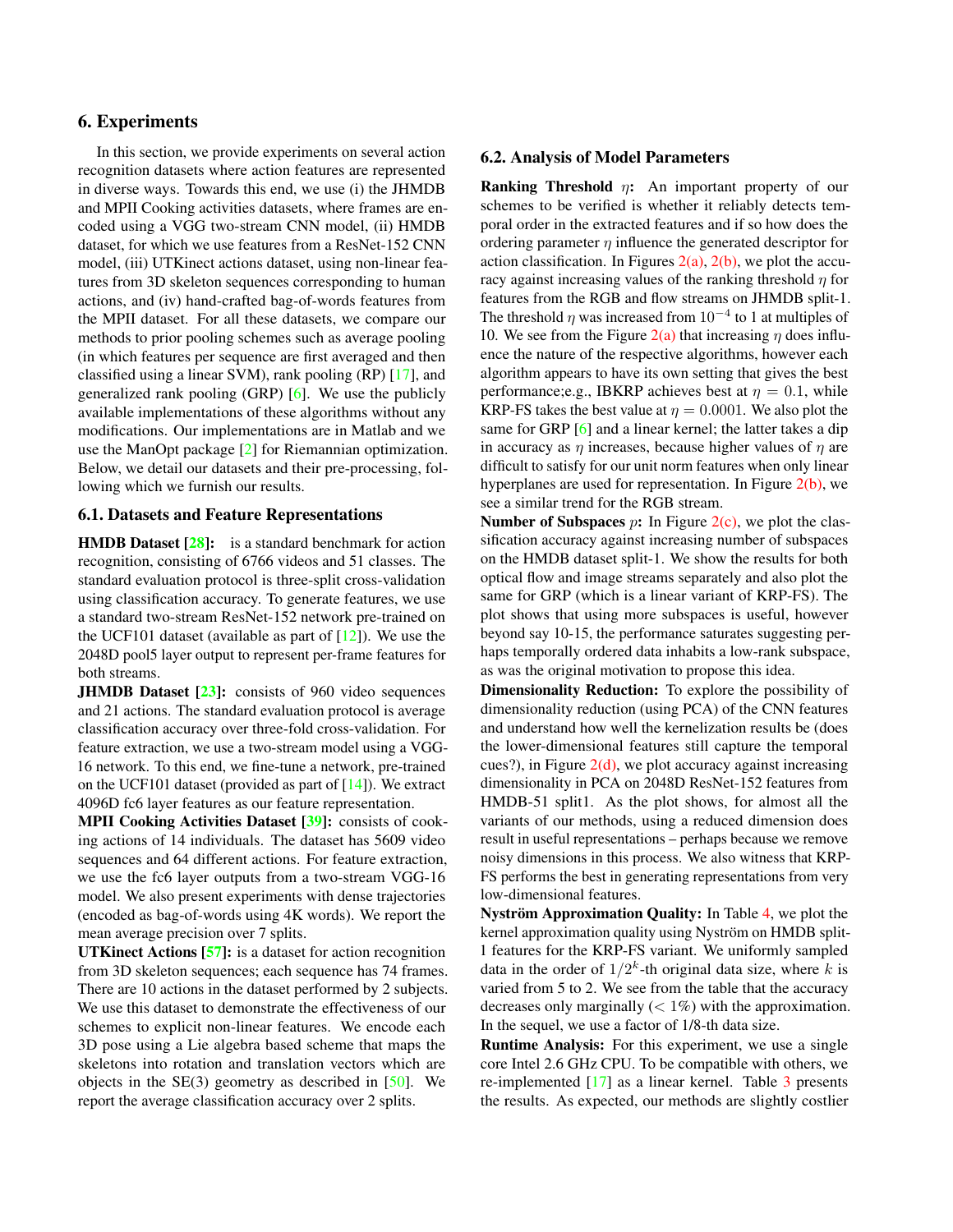<span id="page-6-8"></span><span id="page-6-2"></span>

<span id="page-6-3"></span>Figure 2. Analysis of parameters in our schemes: (a,b) accuracy against increasing ordering threshold  $\eta$  for RGB and FLOW streams respectively on JHMDB dataset split-1, (c) classification accuracy against increasing subspace dimensionality on HMDB-51 split1, and (d) Effect of applying PCA to input features before using our schemes (on HMDB split1).

than others, mainly due to the need to compute the kernel. However, they are still fast, and even with our unoptimized Matlab implementation, could run at real-time rates (27fps). Further, increasing the number of subspaces in KRP-FS does not make a significant impact on the running time; e.g., (increasing from 3 to 20 increased by 1.2ms).

Feature Pre-processing: As described in [\[17\]](#page-8-4) and [\[15\]](#page-8-11), taking a signed-square root (SSR) and temporal movingaverage (MA) of the features improve accuracy. In Table [2,](#page-6-6) we revisit these steps in the kernelized setting (KRP-FS) using 3 subspaces. It is clear these steps bring only very marginal improvements. This is unsurprising; as is known RBF kernel already acts as a low-pass filter.

Homogeneous Kernels: A variant of rank pooling [\[17\]](#page-8-4) uses homogeneous kernels [\[49\]](#page-9-19) to map data into a linearizable Hilbert space onto which linear rank pooling is applied. In Table [1,](#page-6-7) we use a Chi-squared kernel for rank pooling and compare the performance to BKRP (using RBF kernel). While we observe a 5% improvement over  $[17]$  when using homogeneous kernels, still BKRP (which is more general) significantly outperforms it.

| <b>HMDB</b> Dataset    | <b>FLOW</b> | <b>RGB</b> | FLOW+RGB |
|------------------------|-------------|------------|----------|
| RP [17]                | 56.7        | 38.3       | 63.1     |
| Hom. Chi-Sq. $RP$ [17] | 61.5        | 43.8       | 66.5     |
| <b>BKRP</b> (ours)     | 54.9        | 45.9       | 69.5     |

<span id="page-6-7"></span>Table 1. Comparisons to rank pooling using a homogeneous kernel linearization of CNN features via a Chi-Squared kernel as in [\[17\]](#page-8-4).

| Method                 | <b>FLOW</b> | <b>RGB</b> |
|------------------------|-------------|------------|
| with $MA + SSR$        | 61.5        | 51.6       |
| $w/\sigma MA + SSR$    | 61.4        | 51.4       |
| $w$ /0 MA + $w$ /0 SSR | 60.8        | 51.3       |

<span id="page-6-6"></span>Table 2. Effect of Moving Average (MA) and signed-square root (SSR) of CNN features before KRP-FS on HMDB split-1.

#### 6.3. Comparisons between Pooling Schemes

In Tables [5,](#page-7-0) [6,](#page-7-1) and [7,](#page-7-2) we compare our schemes between themselves and similar methods. As the tables show, both

<span id="page-6-5"></span><span id="page-6-4"></span>IBKRP and KRP-FS demonstrate good performances against their linear counterparts. We also find that linear rank pooling (RP), as well as BKRP are often out-performed by average pooling (AP) – which is unsurprising given that the CNN features are non-linear (for RP) and the pre-image computed (as in BKRP) might not be a useful representation without the reconstructive term as in IBKRP or KRP-FS. We also find that KRP-FS is about 3-5% better than its linear variant GRP on most of the datasets.

<span id="page-6-1"></span>

| RP |  | $GRP$ RKRP RKRP KRP-FS |  |
|----|--|------------------------|--|
|    |  |                        |  |

Table 3. Avg. run time (time taken / frame) – in milli-seconds – on the HMDB dataset. CNN forward pass time is not included.

| Kernel Sampling Factor | Accuracy |
|------------------------|----------|
| 1/32.                  | 60.56    |
| 1/8                    | 61.43    |
| 1/2                    | 61.7     |

<span id="page-6-0"></span>Table 4. Influence of Nyström approximation to the KRP-FS kernel, using 3 subspaces on HMDB split-1.

### 6.4. Comparisons to the State of the Art

In Tables [9,](#page-7-3) [10,](#page-7-4) and [11,](#page-7-5) we showcase comparisons to stateof-the-art approaches. Notably, on the challenging HMDB dataset, we find that our method KRP-FS achieves 69.8% on 3-split accuracy, which is better to GRP by about 4%. Further, by combining with Fisher vectors– IDT-FV – (using dense trajectory features), which is a common practice, we outperform other recent state-of-the-art methods. We note that recently Carreira and Zissermann [\[4\]](#page-8-3) reports about 80.9% accuracy on HMDB-51 by training deep models on the larger Kinectics dataset [\[25\]](#page-8-33). However, as seen from Table [9,](#page-7-3) our method performs better than theirs (by about 3%) when not using extra data. We outperform other methods on MPII and JHMDB datasets as well – specifically, KRP-FS when combined with IDT-FV, outperforms GRP+IDT-FV by about 1–2% showing that learning representations in the kernel space is indeed useful.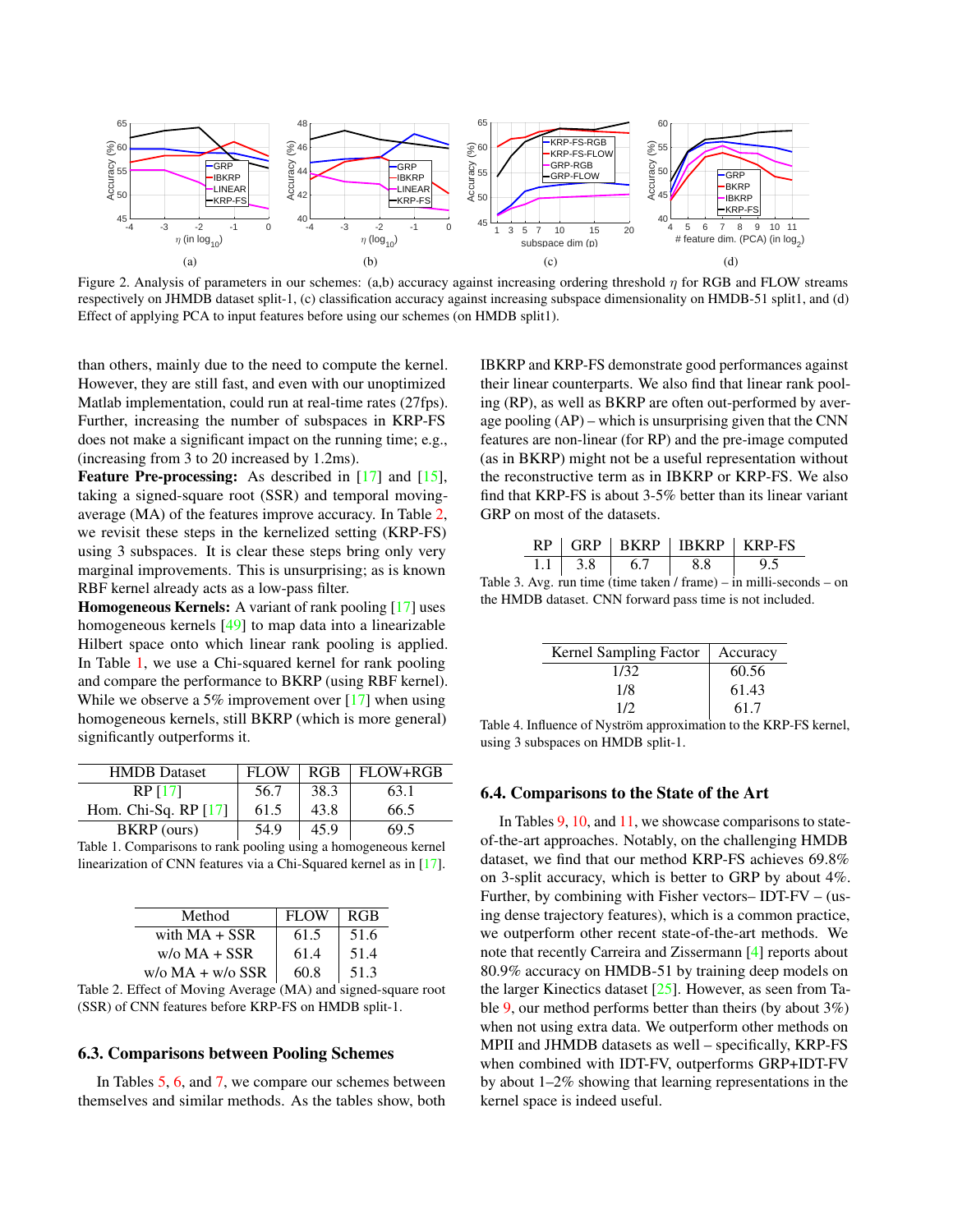#### <span id="page-7-7"></span>6.5. Comparisons to Hand-crafted Features

In Table [8,](#page-7-6) we evaluate our method on the bag-of-features dense trajectories on MPII and non-linear features for encoding human 3D skeletons on the UTKinect actions. As is clear from the tables, all our pooling schemes significantly improve the performance of linear rank pooling and GRP schemes. As expected, IBKRP is better than BKRP by nearly 8% on UT Kinect actions. We also find that KRP-FS performs the best most often, with about 7% better accuracy on the MPII cooking activities dataset against GRP and UT Kinect actions. These experiments demonstrate the representation effectiveness of our method with regard to the diversity of the data features.

| <b>JHMDB</b> Dataset | <b>FLOW</b> | RGB  | <b>FLOW+RGB</b> |
|----------------------|-------------|------|-----------------|
| Avg. $[43]$          | 63.8        | 47.8 | 71.2            |
| RP[16]               | 41.1        | 47.3 | 56.0            |
| GRP $[6]$            | 64.2        | 42.5 | 70.8            |
| <b>BKRP</b> (ours)   | 65.8        | 49.3 | 73.4            |
| <b>IBKRP</b> (ours)  | 68.2        | 49.0 | 76.2            |
| KRP-FS (ours)        | 67.5        | 46.2 | 74.6            |
|                      |             |      |                 |

<span id="page-7-0"></span>Table 5. Classification accuracy on the JHMDB dataset split-1.

| <b>HMDB</b> Dataset | <b>FLOW</b> | RGB  | FLOW+RGB |
|---------------------|-------------|------|----------|
| Avg. Pool [43]      | 57.2        | 45.2 | 65.6     |
| RP[16]              | 56.7        | 38.3 | 63.1     |
| GRP $[6]$           | 65.3        | 47.8 | 68.3     |
| <b>BKRP</b> (ours)  | 54.9        | 45.9 | 69.5     |
| <b>IBKRP</b> (ours) | 58.2        | 46.8 | 69.6     |
| KRP-FS (ours)       | 66.1        | 54.1 | 71.9     |

<span id="page-7-1"></span>Table 6. Classification accuracy on the HMDB dataset split-1.

| <b>MPII</b> Dataset | <b>FLOW</b> | RGB  | FLOW+RGB |
|---------------------|-------------|------|----------|
| Avg. [43]           | 48.1        | 41.7 | 51.1     |
| RP[16]              | 49.0        | 40.0 | 50.6     |
| GRP $[6]$           | 52.1        | 50.3 | 53.8     |
| BKRP (ours)         | 40.5        | 35.5 | 42.9     |
| <b>IBKRP</b> (ours) | 52.1        | 43.2 | 55.9     |
| KRP-FS (ours)       | 48.2        | 44.7 | 57.2     |

<span id="page-7-2"></span>Table 7. Classification accuracy (mAP%) on the MPII dataset split1.

# 7. Conclusions

In this paper, we looked at the problem of compactly representing temporal data for the problem of action recognition in video sequences. To this end, we proposed kernelized subspace representations obtained via solving a kernelized PCA objective. The effectiveness of our schemes were substantiated exhaustively via experiments on several benchmark datasets and diverse data types. Given the generality of our approach, we believe it will be useful in several domains that use sequential data.

| Algorithm     | $Acc. (\%)$ | Algorithm      | $Acc. (\%)$ |
|---------------|-------------|----------------|-------------|
| Avg. Pool     | 42.1        | SE(3) [50]     | 97.1        |
| RP[17]        | 45.3        | Tensors $[27]$ | 98.2        |
| GRP $[6]$     | 46.1        | RP[17]         | 75.5        |
| <b>BKRP</b>   | 46.5        | <b>BKRP</b>    | 84.8        |
| <b>IBKRP</b>  | 49.5        | <b>IBKRP</b>   | 92.1        |
| <b>KRP FS</b> | 53.0        | <b>KRP FS</b>  | 99.0        |

<span id="page-7-6"></span>

| Table 8. Performances of our schemes on: dense trajectories from  |
|-------------------------------------------------------------------|
| the MPII dataset (left) and UT-Kinect actions (right). For KRP-FS |
| on UTKinect actions, we use 15 subspaces.                         |

| Algorithm                              | Avg. Acc. $(\%)$ |  |
|----------------------------------------|------------------|--|
| ST Multiplier Network <sup>[13]</sup>  | 68.9%            |  |
| ST Multiplier Network + IDT[13]        | 72.2%            |  |
| Two-stream $I3D[4]$                    | 66.4%            |  |
| Temporal Segment Networks [55]         | 69.4             |  |
| Hier. Rank Pooling + IDT-FV $[15]$     | 66.9             |  |
| GRP                                    | 65.4             |  |
| $GRP + IDT-FV$                         | 67.0             |  |
| <b>BRKP</b>                            | 64.1             |  |
| <b>IBKRP</b>                           | 66.3             |  |
| <b>IBKRP + IDT-FV</b>                  | 67.6             |  |
| <b>KRP-FS</b>                          | 69.8             |  |
| $KRP-FS + IDT-FV$                      | 72.7             |  |
| $T-11-0$ IIMD $D_{other}$ (2 $-111-$ ) |                  |  |

<span id="page-7-3"></span>Table 9. HMDB Dataset (3 splits)

| Algorithm                    | $mAP(\%)$ |
|------------------------------|-----------|
| Interaction Part Mining [60] | 72.4      |
| Video Darwin [17]            | 72.0      |
| Hier. Mid-Level Actions [45] | 66.8      |
| $PCNN + IDT-FV [8]$          | 71.4      |
| <b>GRP</b> [6]               | 68.4      |
| $GRP + IDT-FV [6]$           | 75.5      |
| <b>BRKP</b>                  | 66.3      |
| <b>IBKRP</b>                 | 68.7      |
| <b>IBKRP + IDT-FV</b>        | 71.8      |
| <b>KRP-FS</b>                | 70.0      |
| <b>KRP-FS + IDT-FV</b>       | 76.1      |

<span id="page-7-4"></span>Table 10. MPII Cooking Activities (7 splits)

<span id="page-7-5"></span>

| Algorithm                          | Avg. Acc. $(\% )$ |  |
|------------------------------------|-------------------|--|
| Stacked Fisher Vectors [36]        | 69.03             |  |
| Higher-order Pooling [7]           | 73.3              |  |
| $P-CNN + IDT-FV [8]$               | 72.2              |  |
| <b>GRP</b> [6]                     | 70.6              |  |
| $GRP + IDT-FV [6]$                 | 73.7              |  |
| <b>BRKP</b>                        | 71.5              |  |
| <b>IBKRP</b>                       | 73.3              |  |
| IBKRP + IDT-FV                     | 73.5              |  |
| <b>KRP-FS</b>                      | 73.8              |  |
| $KRP-FS + IDT-FV$                  | 74.2              |  |
| Table 11. JHMDB Dataset (3 splits) |                   |  |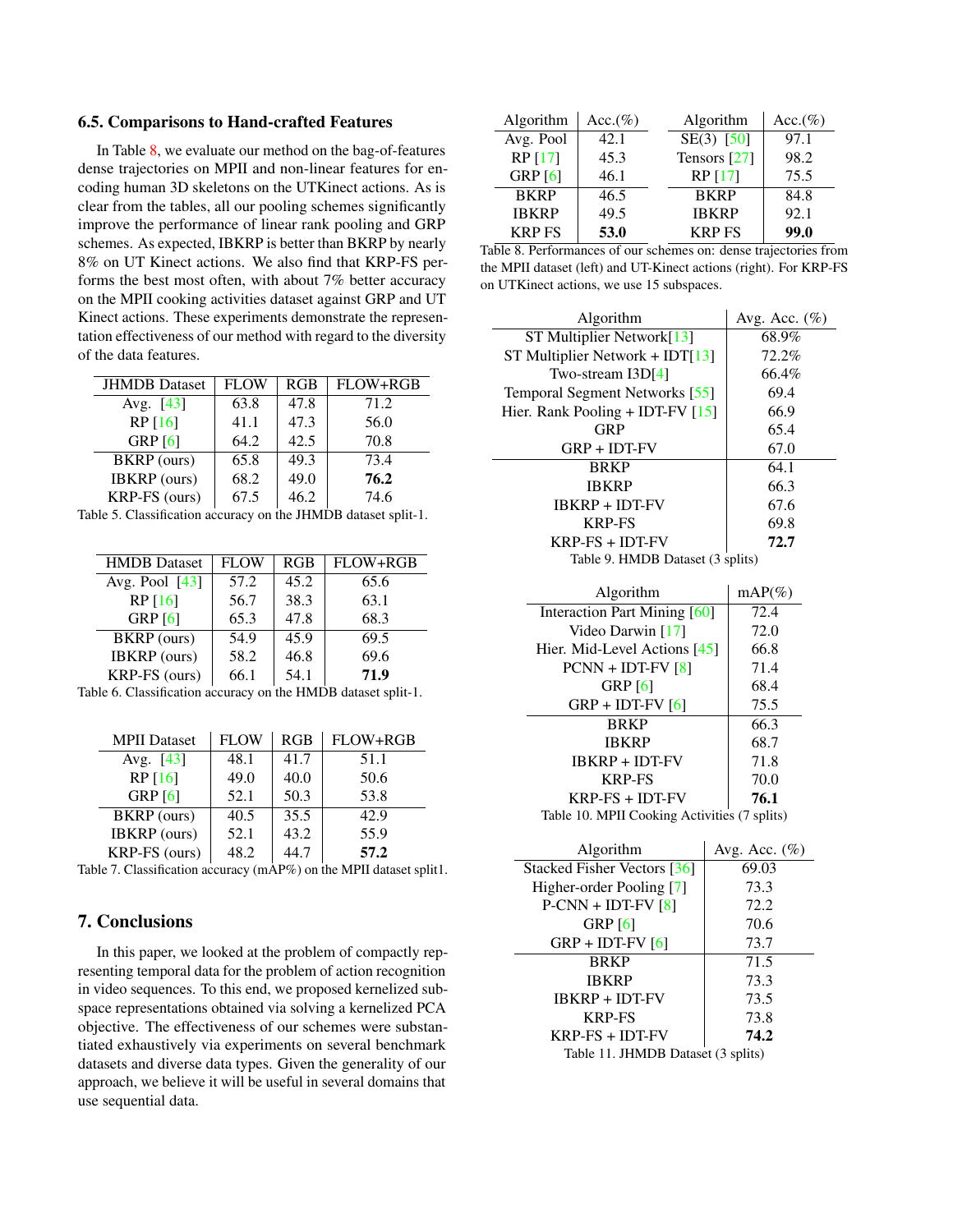# References

- <span id="page-8-12"></span>[1] H. Bilen, B. Fernando, E. Gavves, A. Vedaldi, and S. Gould. Dynamic image networks for action recognition. In *CVPR*, 2016. [2](#page-1-0)
- <span id="page-8-30"></span>[2] N. Boumal, B. Mishra, P.-A. Absil, R. Sepulchre, et al. Manopt, a matlab toolbox for optimization on manifolds. *JMLR*, 15(1):1455–1459, 2014. [6](#page-5-0)
- <span id="page-8-6"></span>[3] Z. Cao, T. Qin, T.-Y. Liu, M.-F. Tsai, and H. Li. Learning to rank: from pairwise approach to listwise approach. In *ICML*, 2007. [2,](#page-1-0) [3](#page-2-4)
- <span id="page-8-3"></span>[4] J. Carreira and A. Zisserman. Quo vadis, action recognition? a new model and the kinetics dataset. In *CVPR*, July 2017. [1,](#page-0-0) [2,](#page-1-0) [7,](#page-6-8) [8](#page-7-7)
- <span id="page-8-14"></span>[5] J. Cavazza, A. Zunino, M. San Biagio, and V. Murino. Kernelized covariance for action recognition. In *ICPR*, 2016. [2](#page-1-0)
- <span id="page-8-13"></span>[6] A. Cherian, B. Fernando, M. Harandi, and S. Gould. Generalized rank pooling for action recognition. In *CVPR*, 2017. [2,](#page-1-0) [3,](#page-2-4) [4,](#page-3-8) [6,](#page-5-0) [8](#page-7-7)
- <span id="page-8-20"></span>[7] A. Cherian, P. Koniusz, and S. Gould. Higher-order pooling of CNN features via kernel linearization for action recognition. In *WACV*, 2017. [2,](#page-1-0) [8](#page-7-7)
- <span id="page-8-36"></span>[8] G. Chéron, I. Laptev, and C. Schmid. P-cnn: Posebased cnn features for action recognition. *arXiv preprint arXiv:1506.03607*, 2015. [8](#page-7-7)
- <span id="page-8-9"></span>[9] J. Donahue, L. A. Hendricks, S. Guadarrama, M. Rohrbach, S. Venugopalan, K. Saenko, and T. Darrell. Long-term recurrent convolutional networks for visual recognition and description. *arXiv preprint arXiv:1411.4389*, 2014. [2](#page-1-0)
- <span id="page-8-29"></span>[10] P. Drineas and M. W. Mahoney. On the Nyström method for approximating a Gram matrix for improved kernel-based learning. *JMLR*, 6(Dec):2153–2175, 2005. [5](#page-4-3)
- <span id="page-8-25"></span>[11] A. Edelman, T. A. Arias, and S. T. Smith. The geometry of algorithms with orthogonality constraints. *SIAM Journal on Matrix Analysis and Applications*, 20(2):303–353, 1998. [5](#page-4-3)
- <span id="page-8-8"></span>[12] C. Feichtenhofer, A. Pinz, and R. Wildes. Spatiotemporal residual networks for video action recognition. In *NIPS*, 2016. [2,](#page-1-0) [6](#page-5-0)
- <span id="page-8-35"></span>[13] C. Feichtenhofer, A. Pinz, and R. P. Wildes. Spatiotemporal multiplier networks for video action recognition. In *CVPR*, 2017. [8](#page-7-7)
- <span id="page-8-2"></span>[14] C. Feichtenhofer, A. Pinz, and A. Zisserman. Convolutional two-stream network fusion for video action recognition. *arXiv preprint arXiv:1604.06573*, 2016. [1,](#page-0-0) [2,](#page-1-0) [6](#page-5-0)
- <span id="page-8-11"></span>[15] B. Fernando, P. Anderson, M. Hutter, and S. Gould. Discriminative hierarchical rank pooling for activity recognition. In *CVPR*, 2016. [2,](#page-1-0) [7,](#page-6-8) [8](#page-7-7)
- <span id="page-8-34"></span>[16] B. Fernando, E. Gavves, J. Oramas, A. Ghodrati, and T. Tuytelaars. Rank pooling for action recognition. *PAMI*, (99), 2016. [8](#page-7-7)
- <span id="page-8-4"></span>[17] B. Fernando, E. Gavves, J. M. Oramas, A. Ghodrati, and T. Tuytelaars. Modeling video evolution for action recognition. In *CVPR*, 2015. [1,](#page-0-0) [2,](#page-1-0) [3,](#page-2-4) [6,](#page-5-0) [7,](#page-6-8) [8](#page-7-7)
- <span id="page-8-5"></span>[18] B. Fernando and S. Gould. Learning end-to-end video classification with rank-pooling. In *ICML*, 2016. [1,](#page-0-0) [2](#page-1-0)
- <span id="page-8-17"></span>[19] M. Harandi, M. Salzmann, and R. Hartley. Joint dimensionality reduction and metric learning: A geometric take. In *ICML*, 2017. [2](#page-1-0)
- <span id="page-8-28"></span>[20] M. T. Harandi, M. Salzmann, S. Jayasumana, R. Hartley, and H. Li. Expanding the family of Grassmannian kernels: An embedding perspective. In *ECCV*, 2014. [5](#page-4-3)
- <span id="page-8-21"></span>[21] M. T. Harandi, C. Sanderson, S. Shirazi, and B. C. Lovell. Kernel analysis on Grassmann manifolds for action recognition. *Pattern Recognition Letters*, 34(15):1906–1915, 2013. [3](#page-2-4)
- <span id="page-8-0"></span>[22] G. Huang, Z. Liu, K. Q. Weinberger, and L. van der Maaten. Densely connected convolutional networks. In *CVPR*, 2017. [1](#page-0-0)
- <span id="page-8-32"></span>[23] H. Jhuang, J. Gall, S. Zuffi, C. Schmid, and M. J. Black. Towards understanding action recognition. In *ICCV*, 2013. [6](#page-5-0)
- <span id="page-8-27"></span>[24] H. Kasai, H. Sato, and B. Mishra. Riemannian stochastic variance reduced gradient on Grassmann manifold. *arXiv preprint arXiv:1605.07367*, 2016. [5](#page-4-3)
- <span id="page-8-33"></span>[25] W. Kay, J. Carreira, K. Simonyan, B. Zhang, C. Hillier, S. Vijayanarasimhan, F. Viola, T. Green, T. Back, P. Natsev, et al. The kinetics human action video dataset. *arXiv preprint arXiv:1705.06950*, 2017. [7](#page-6-8)
- <span id="page-8-19"></span>[26] P. Koniusz and A. Cherian. Sparse coding for third-order super-symmetric tensors with application to texture recognition. In *CVPR*, 2016. [2](#page-1-0)
- <span id="page-8-18"></span>[27] P. Koniusz, A. Cherian, and F. Porikli. Tensor representations via kernel linearization for action recognition from 3D skeletons. In *ECCV*, 2016. [2,](#page-1-0) [8](#page-7-7)
- <span id="page-8-31"></span>[28] H. Kuehne, H. Jhuang, E. Garrote, T. Poggio, and T. Serre. Hmdb: a large video database for human motion recognition. In *2011 International Conference on Computer Vision*, pages 2556–2563. IEEE, 2011. [6](#page-5-0)
- <span id="page-8-16"></span>[29] S. Kumar Roy, Z. Mhammedi, and M. Harandi. Geometry aware constrained optimization techniques for deep learning. In *CVPR*, 2018. [2](#page-1-0)
- <span id="page-8-24"></span>[30] J. T. Kwok, B. Mak, and S. Ho. Eigenvoice speaker adaptation via composite kernel principal component analysis. In *NIPS*, 2004. [3](#page-2-4)
- <span id="page-8-23"></span>[31] J.-Y. Kwok and I.-H. Tsang. The pre-image problem in kernel methods. *IEEE Transactions on Neural Networks*, 15(6):1517– 1525, 2004. [3](#page-2-4)
- <span id="page-8-7"></span>[32] S. Mika, B. Schölkopf, A. J. Smola, K.-R. Müller, M. Scholz, and G. Rätsch. Kernel PCA and de-noising in feature spaces. In *NIPS*, 1998. [2,](#page-1-0) [3,](#page-2-4) [4](#page-3-8)
- <span id="page-8-26"></span>[33] B. Mishra and R. Sepulchre. Riemannian preconditioning. *SIAM Journal on Optimization*, 26(1):635–660, 2016. [5](#page-4-3)
- <span id="page-8-22"></span>[34] S. O'Hara and B. A. Draper. Scalable action recognition with a subspace forest. In *CVPR*, 2012. [3](#page-2-4)
- <span id="page-8-10"></span>[35] R. Pascanu, T. Mikolov, and Y. Bengio. On the difficulty of training recurrent neural networks. *ICML*, 2013. [2](#page-1-0)
- <span id="page-8-37"></span>[36] X. Peng, C. Zou, Y. Qiao, and Q. Peng. Action recognition with stacked fisher vectors. In *ECCV*. 2014. [8](#page-7-7)
- <span id="page-8-15"></span>[37] H. Quang Minh, M. San Biagio, L. Bazzani, and V. Murino. Approximate log-Hilbert-Schmidt distances between covariance operators for image classification. In *CVPR*, 2016. [2](#page-1-0)
- <span id="page-8-1"></span>[38] R. Ranjan, V. M. Patel, and R. Chellappa. Hyperface: A deep multi-task learning framework for face detection, landmark